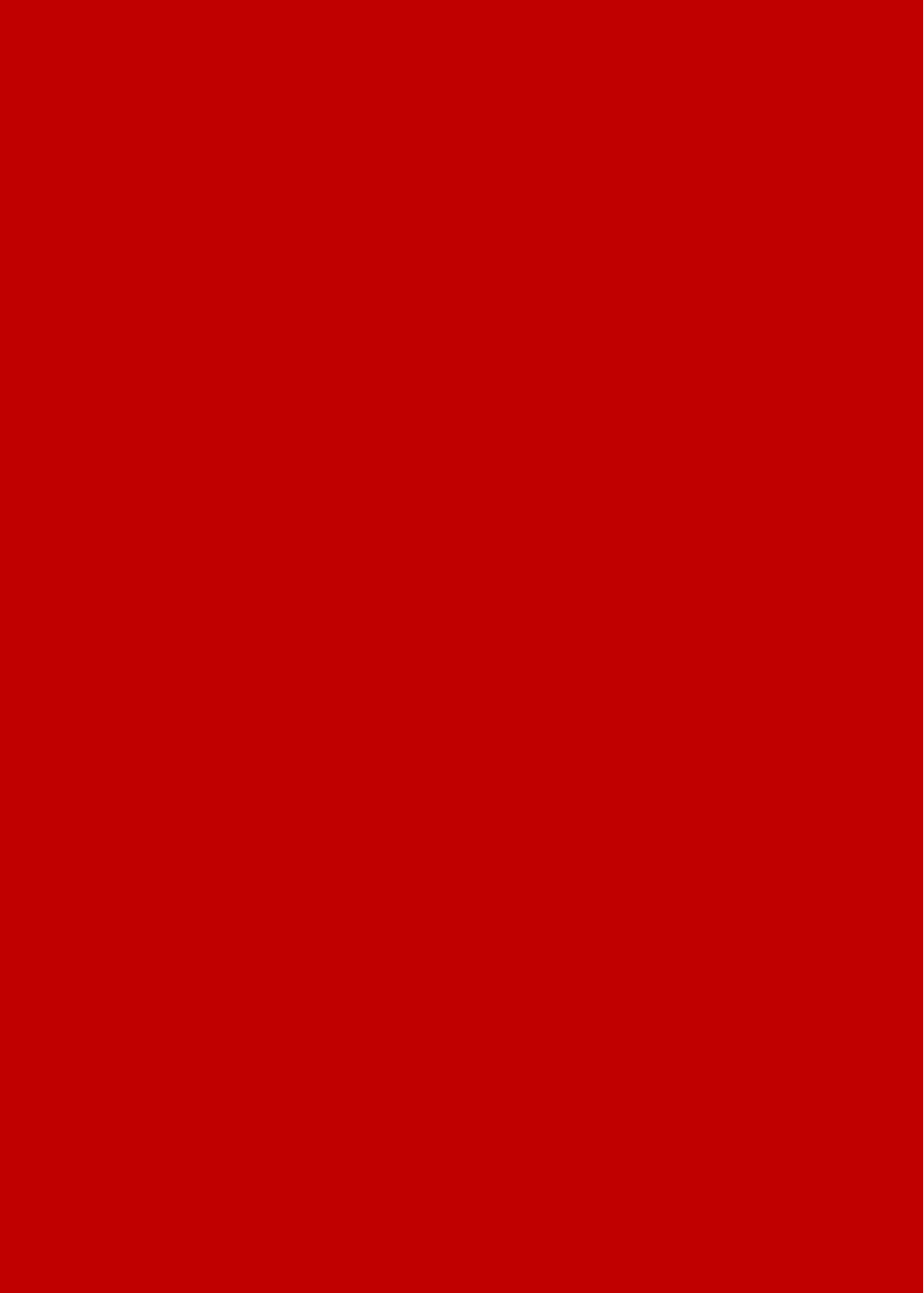Table of Contents

## **INTRODUCTION**

**CHAPTER 1: Ask for Direction**

**CHAPTER 5: The Ruach Hakodesh**

 **CHAPTER 5: The Ways Hashem (God) Speaks**

 **CHAPTER 7: Dreams and Visions**

**CHAPTER 2: Can You Hear Me Now?**

**CHAPTER 4: Guided by His Torah**

**CHAPTER 6: The Still, Small Voice**

 **CONCLUSION: Trusting Hashem (God) Step-by-Step**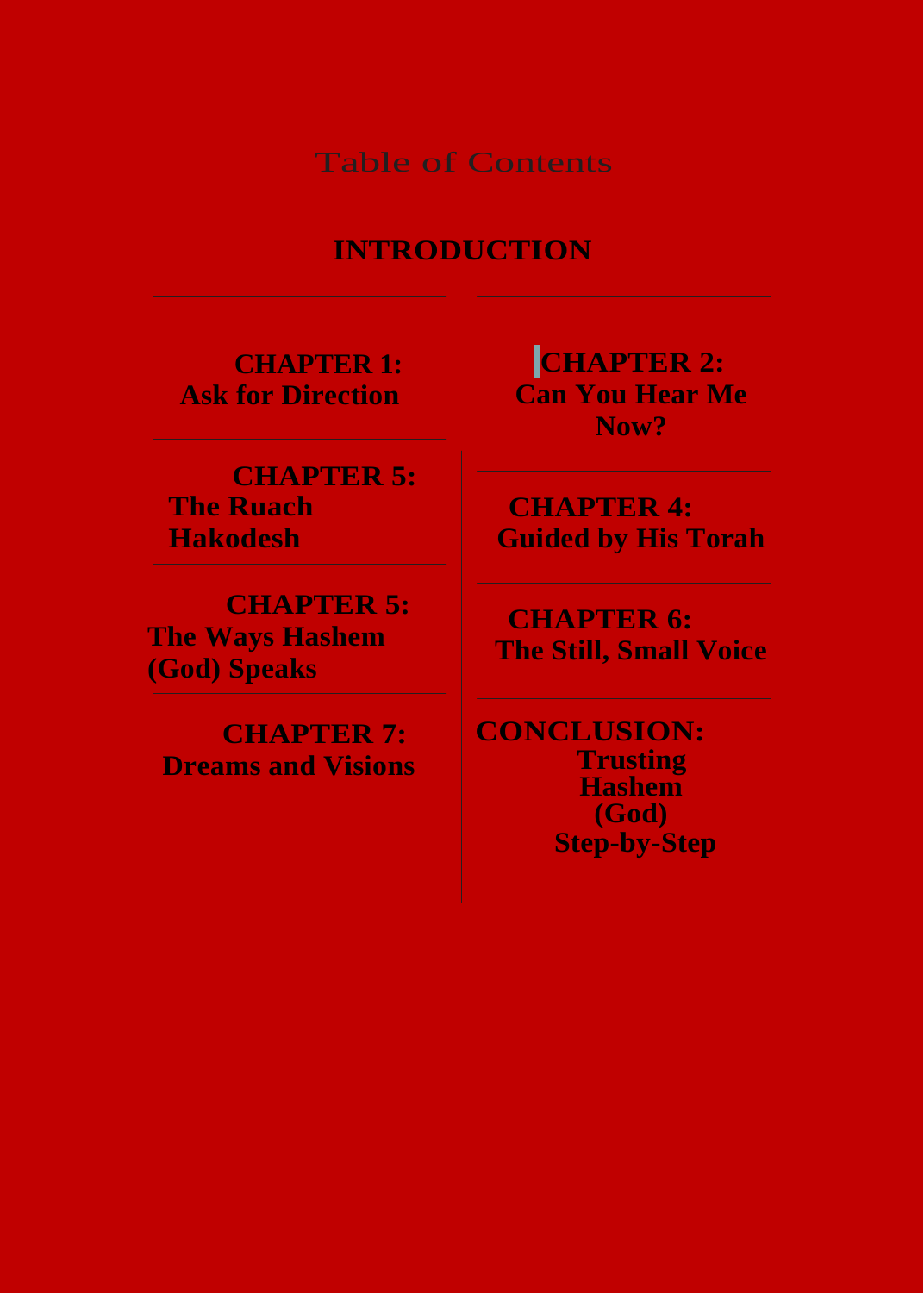## **INTRODUCTION**

**I am a Messianic Jew, a Jew that has recognized Yeshua (Jesus the Messiah) as my Savior and Lord since 2003, and served Hashem since then. I have been leading with my husband Rabbi Harel Frye a Messianic Congregation called Beit Shalom in Italy since almost six years now. Before salvation,** I knew "only some people" like Mosh or other great men in the Biblical Scriptures could hear His voice aloud. But I never under- stood that Hashem (God) wanted to speak *to me.*

Then, I lost everything, my boyfriend, my health, my family and job. I was moved to UK led by a small voice that would talk to me and give me scriptures during the night, that I would meditate upon and started to understand personally. As I began to spend more time in Hashem (God)'s Torah and Brit Chadashah (the New Covenant) and really develop an intimate, personal relationship with Him, He began to show me just how much He desires for us to hear His voice.

Before I knew it, Hashem (God) was "speaking to me" through His Torah and Brit Chadashah, it seemed to literally come alive on the pages! I also learned about the incredible ministry of His Ruach HaKodesh, Holy Spirit, Whom the Bible calls, "The Spirit of Hashem (God)" (see John 16:13).

The Ruach HaKodesh (Holy Spirit) wants to lead, guide and help us in every area of life if we let Him. He desires to speak to our hearts and show us the will of Hashem (God). He wants to be involved in the little things, the big things...*and all of the things in between.*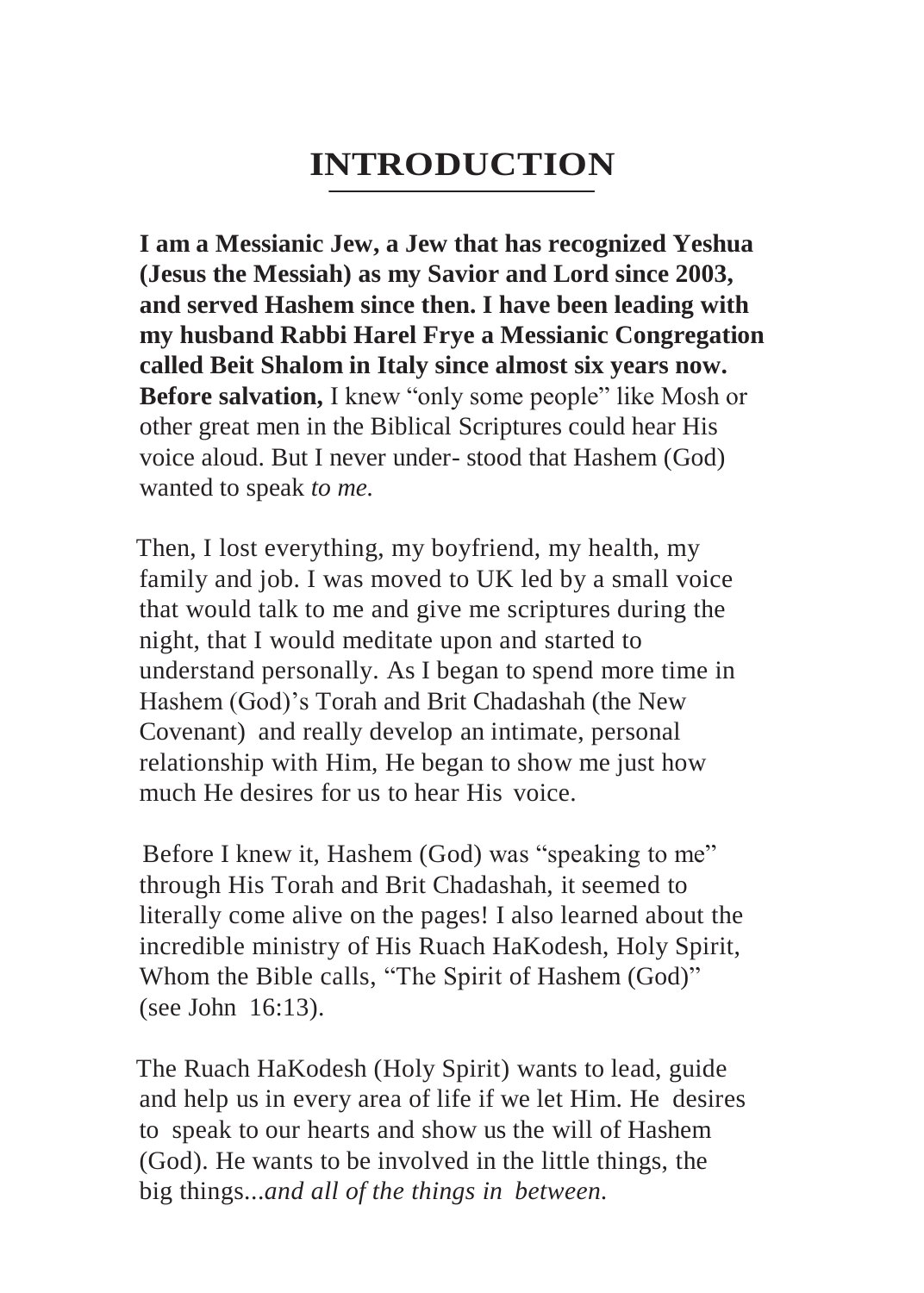You see, in our journey with Hashem (God), it's His will ance" (see John 14:26). He has an amazing plan and

down on the inside of you. I can tell you one thing for certain: If you're serious about seeking Hashem (God) and hearing from Him, if you really want to receive His divine guidance in every area of your life, The Lord will be faithful to meet you where you are...and help you to know and recognize His voice.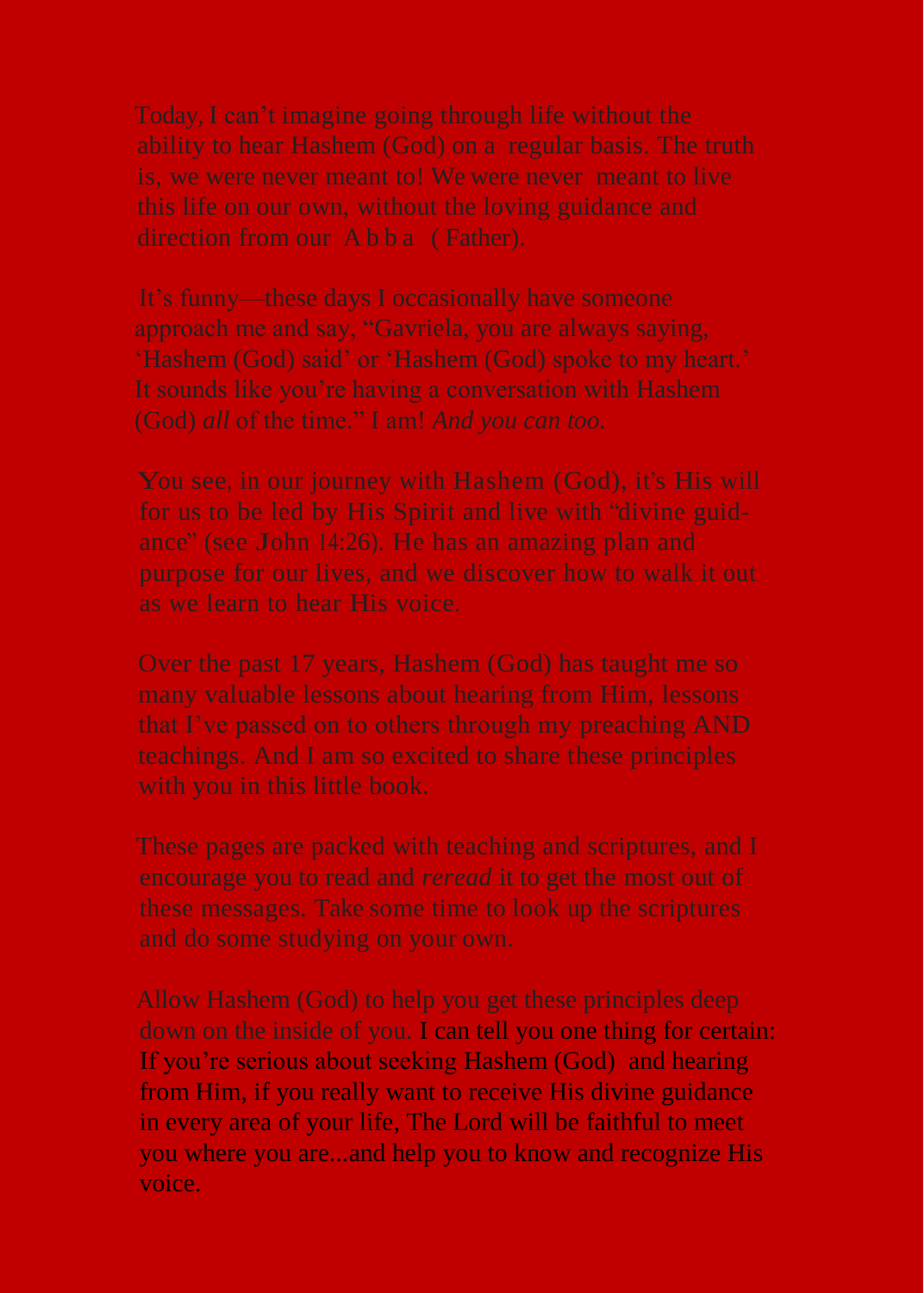## **- CHAPTER 1 -**

## Asking for Direction

It's an uncomfortable place to be when you don't know what decision to make. We often run to people to ask their advice, and it's not wrong to do this.

However, we can end up running to others for guid- ance more than we run to God and seek *Him* for wisdom and direction.

### **Proverbs 3:6 says,** *In all your ways know and acknowledge and recognize Him, and He will make your paths straight and smooth [removing obstacles that block your way].*

To "acknowledge Him" simply means to care what God thinks and regard His opinion as the best opinion. The truth is, God is concerned about every single detail of your life, and He wants to be involved in everything you do. He *does*  speak to you, and you can learn how to hear His voice.

Now, let's look at the very next verse**, Proverbs 3:7 (TLV). I really love this. It says,** *Be not wise in your own eyes….*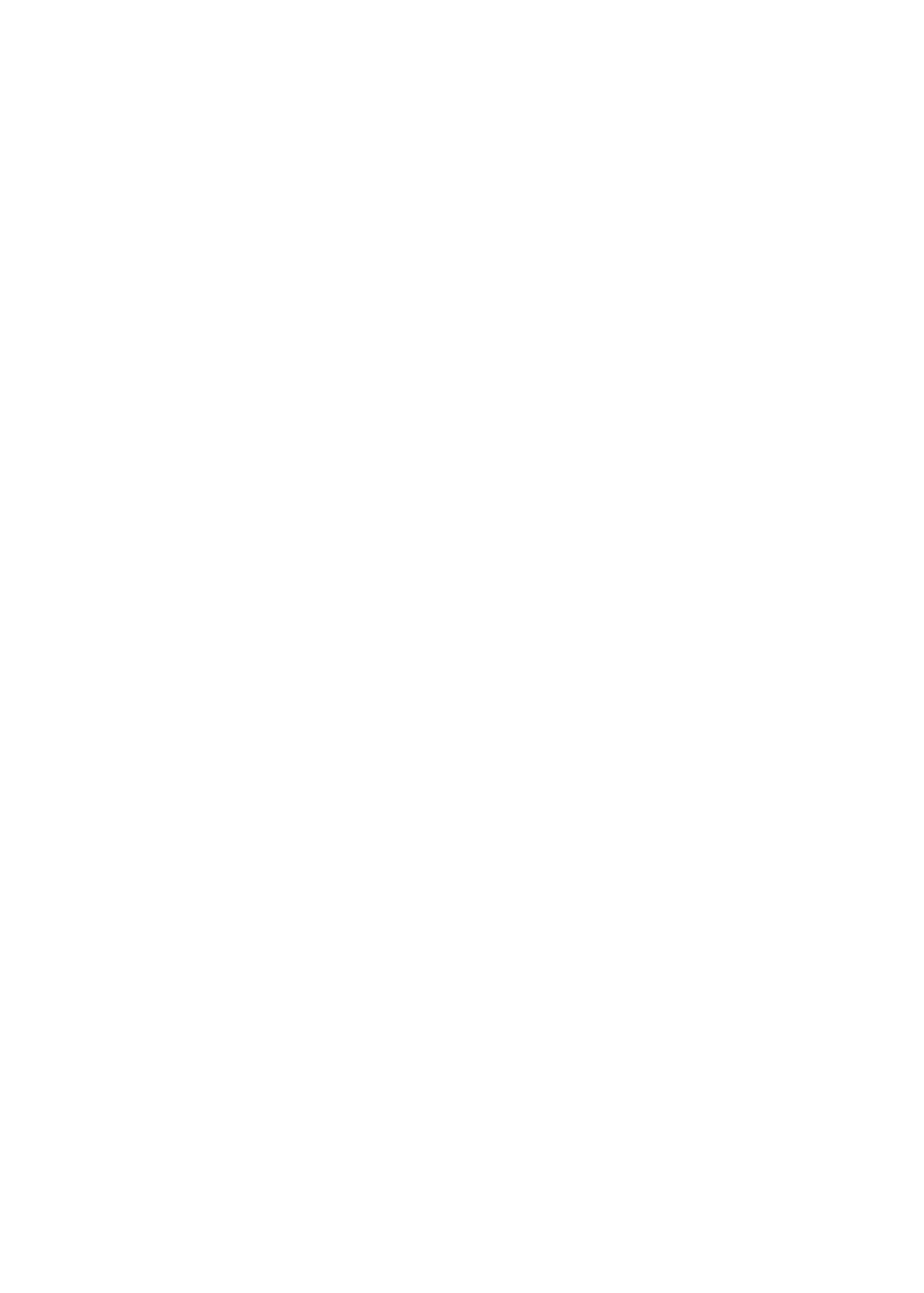**This takes it one step further. Verse six instructs us to acknowledge Hashem (God) so He can direct our paths (because His way is the best). Then, verse seven makes it even clearer, basically saying, "Don't think you can do this on your own—you can't do a good job at running your life without Hashem (God)'s help and direction!"**

**Now, it takes most of us a very long time to learn this lesson. Like a stubborn two-year-old, we walk around saying, "I do it my way!" However, Hashem (God) has a tremen- dous plan for each of our lives—plans that lead to peace, contentment and fulfillment—and He wants to share this plan with us through divine guidance. But this means doing it** *His way***.**

### **Hashem (GOD) CARES ABOUT THE LITTLE STUFF**

**Throughout my years of ministry, I've spoken with so many Christians who question if they can really hear from Hashem (God). Or if they believe they can hear from Hashem (God), they're not quite sure if He cares about the "li5le" things. I admit, I've been there myself. I've wondered things like:**

*Does Hashem (God) really want to help run my life on a day-to-day basis?*

*Does He want to be involved in the tiny little details?*

*Should I only bother Hashem (God) and expect to hear from Him concerning the big issues?*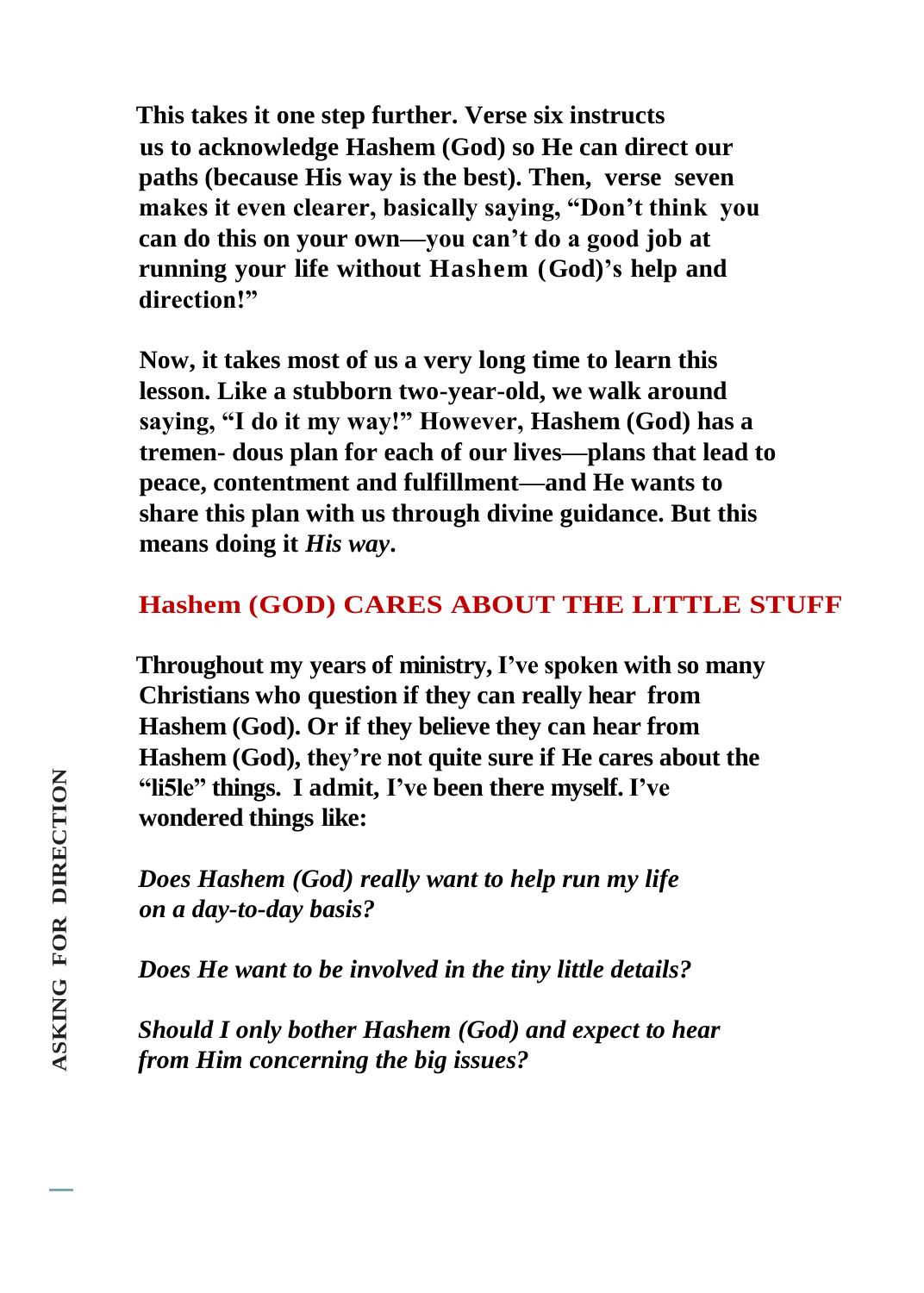Maybe you're asking these same questions today. If so, I can assure you that Hashem (God) cares about every single detail of your life—the "big" stuff *and* the "small" stuff.

We can sometimes have the mindset that we'll overload Hashem (God) if we ask for too much help. But Hashem (God)'s strength and ability is limitless and unfathomable! The Bible says He *never* grows tired or weary (see Isaiah 40:28).

I'll never forget a woman who came to me for prayer years ago. She wanted to know if it was okay if she asked Hashem (God) for two things. If not, she was prepared just to share the most important one.

It really touched my heart! And that incident helped me to understand people's mindsets when it comes to asking for Hashem (God)'s help and direction. The truth is, He cares about *everything*.

Do you want to hear what Hashem (God) really thinks about you? Look with me at Jeremiah 29:11-14 (TLV). Don't just gloss over it, but take a few moments to let these verses sink in: